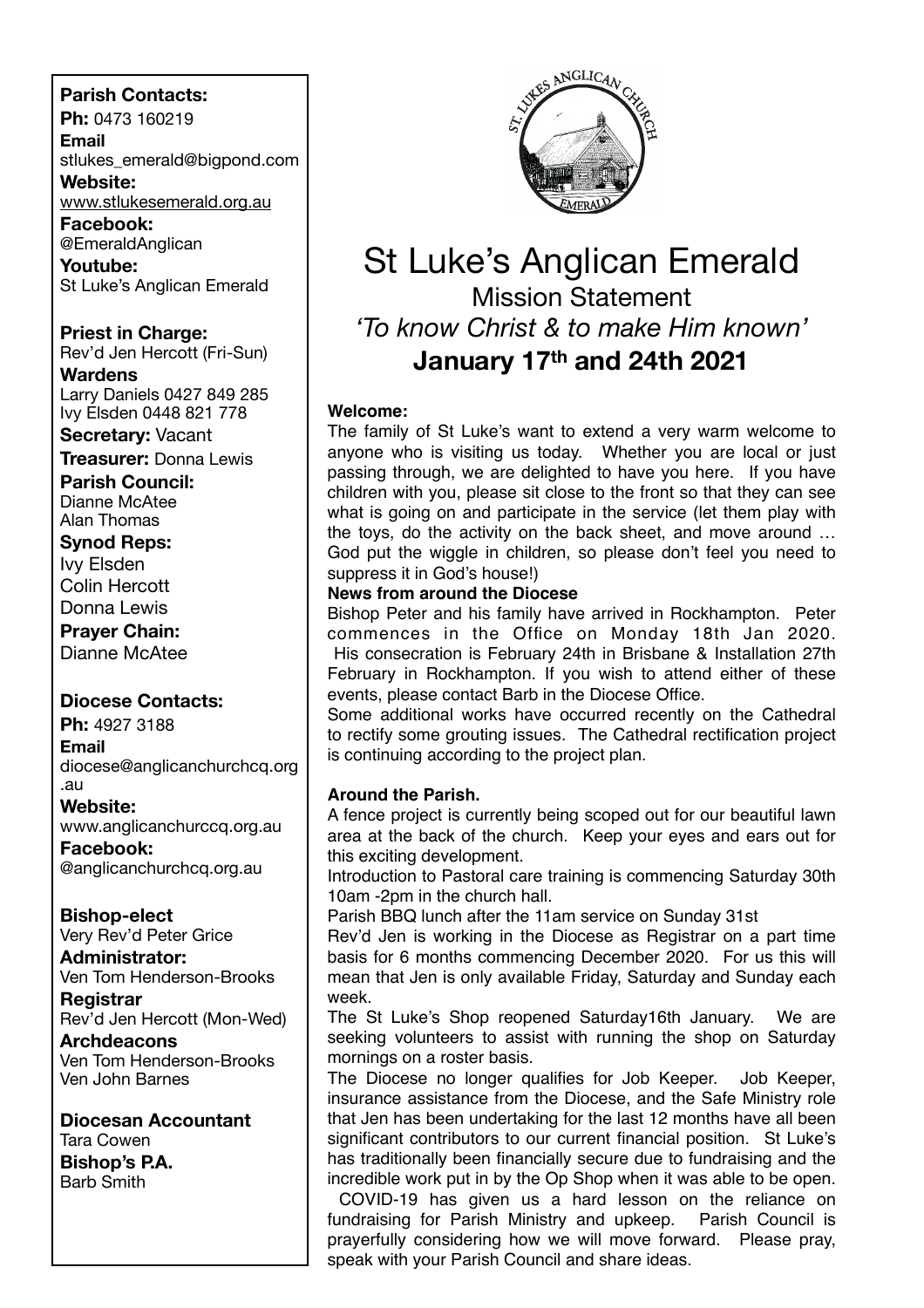### **Prayer Points: Australian Church: The Diocese of North Queensland:**

Bishop Keith Joseph, for Clergy and Laity as they seek to build the church in this region.

# **The Diocese of The**

**Murray:** Bishop Keith Dalby and all clergy and laity as they take God's word to South-East South Australia.

#### **The Diocese of Central Queensland:**

**The Parish of Clermont:** For Rev'd Luke, as he leads this Parish under the care of the Bishop. For the Saints in Clermont as they discern God's will for ministry in their town.

**The Parish of Barcoo:** For Rev'd Beth, as she continues to lead the saints of this region in prayer and worship. Pray that Gods word will continue to burn brightly in this region.

# **The persecuted Church:**

**Comoros:** Where there is a rise in radical Islam and Christians are not able to share their faith freely in public. Pray that believers will be faithful in their work to glorify God, and that God will strengthen believers giving

them wisdom and courage as they support and buildup one another.

**Kenya:** Where extremist groups are growing, corruption and organised crime are a serious problem, and persecution of Christians is an everyday reality. Pray that through trials and persecution believers will see God's faithfulness, and that Godly leaders will be raised up and equipped to lead the church in this land.

# **CMS & BCA Field Staff**

# **Those that we know:**

Evelyn, Margaret, David, Roley, John, Morrsch & Woods families preparing for Baptism, Emily & Riki preparing for marriage.

# **Notepad Thoughts (for the New Year)**

Our overarching theme at St Luke's in 2021 is 'Body Building', that is building up the body of Christ - "the Church."

For the last couple of years, we have been talking about being disciples of Jesus, and making disciples of Jesus following the command from Jesus himself in Matthew 28 to "**go and make disciples of all nations, baptising them in the name of the Father and the Son and the Holy Spirit."**

With the roadblocks and difficulties of life making disciples can seem a lofty and impossible goal. However, Jesus didn't set this goal then abandon us to our own imagination to figure out how to achieve it. He established the Church as **the bod**y in which individual Christians would be integrated with fellow believers in interdependent relationships designed for their mutual growth and maturity and as a launching pad for ministry to others.

When we follow his design the body of Christ *(the church)* matures and grows stronger and functions beautifully. But it doesn't happen on its own! So, what does help the body of Christ to be stronger and more mature?

1.Working together. Unity is essential to the health functioning of the body; like in a physical body, if one part is malfunctioning, or worse working against the other parts, then sickness and weakness takes the place of healthy function.

2.Nutrition. What we put into our bodies matters, and it is the same with the Body of Christ. A balanced diet of Bible study, Bible teaching, Prayer & Worship will give the body the fuel that it needs to function, grow and mature.

3.Training & exercise! Like the physical body, the church will grow when the members of the church engage in training for ministry and in the exercising ministry in the places where we live and work, as well as when the church is gathered.

This can all sound very daunting, but the building up of the body of Christ is meant to be a joy, not a burden! So, it is important that we aways remember that:

We don't do this body building in our own strength, but in His We do not mature by our own wisdom, but through His.

We do not gain unity through our own works, but through His. Grace & peace

Jen

# **Coming up @ St Luke**'**s**

- •30th January Introduction to Pastoral Care.
- •31st BBQ Lunch following the 11am service.
- •Christianity explored.
- •Jesus the Game Changer series 2.
- •Budget meeting & discussion (date to be set)
- •AGM date to be set

# *Anniversaries*:

**Birthdays:** 20th Nancy Daniels, 27th Alan Thomas, **Baptisms:** 28th Emily Peters

**Wedding:** 21st John & Amelia Baker, 24th Scott & Alana Mason.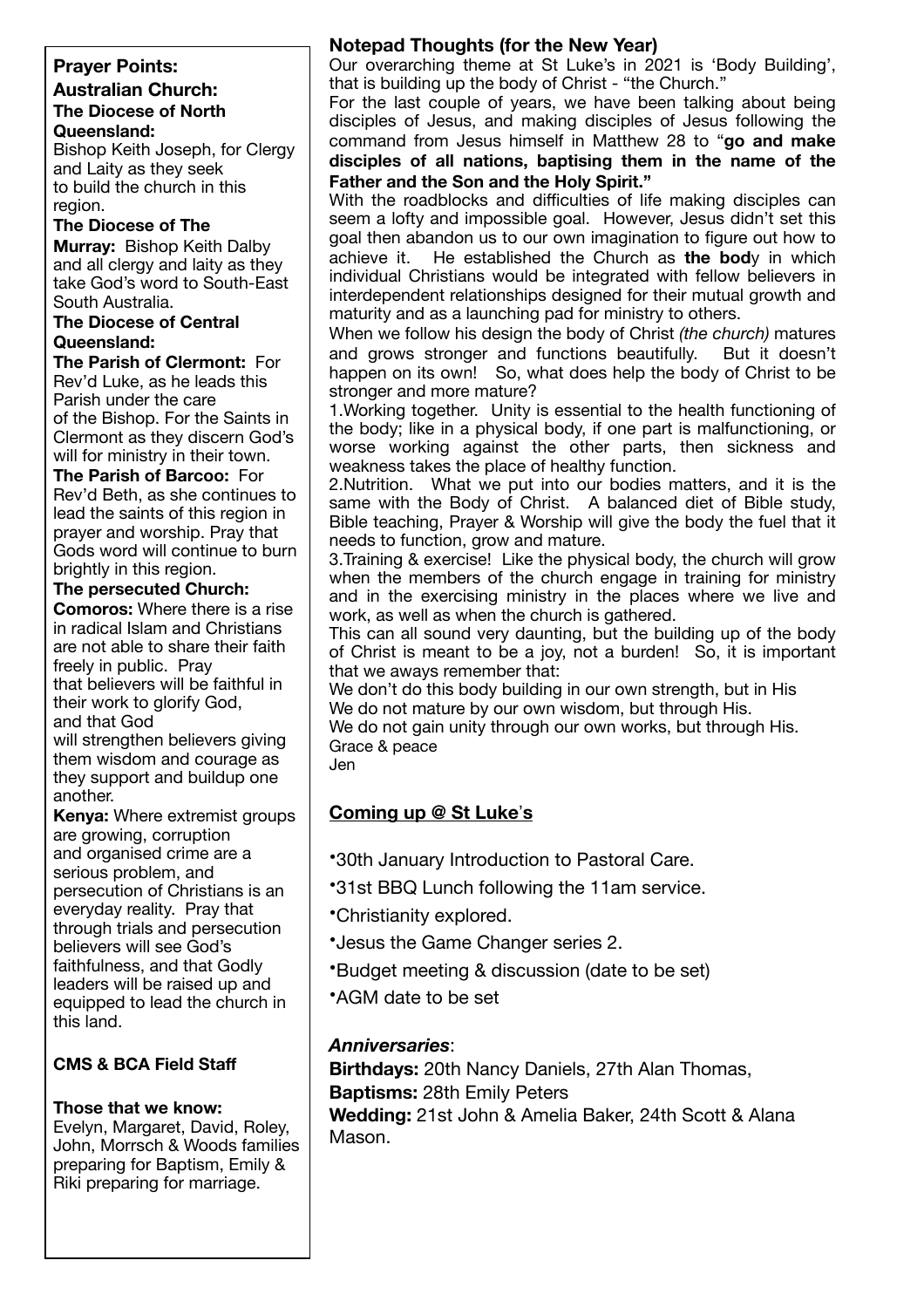# **Prayer for the world during the pandemic (COVID-19):**

Please pray for leaders, officials and advisors for wisdom, discernment, and compassion. Please pray for healthcare and other frontline workers for protection, strength and courage.

Please pray for our community, for wisdom, compliance, and calm.

Please pray that in God's love, compassion, and sovereignty that He will stop this virus. That in His compassion he will heal, comfort, and reassure. That in His wisdom, grace, and mercy He will lead the way to effective treatment and prevention. That in His strength He will encourage, carry, and nurture all who minister in His name at this time; and that He will ultimately use this virus to His Glory and to draw His people closer to Himself.

# **Sunday readings**

| <b>Sunday</b><br>17th Jan | 1 Samuel 3:1-10<br>Psalm 139:1-5, 12-18<br>1 Corinthians 6:12-20<br>John 1:43-51 | <b>Sunday</b><br>24th Jan | Jonah 3:1-10<br>Psalm 62:5-12<br>1 Corinthians 7:29-31<br>Mark 1:14-20  |
|---------------------------|----------------------------------------------------------------------------------|---------------------------|-------------------------------------------------------------------------|
| <b>Sunday</b><br>24th Jan | Jonah 3:1-10<br>Psalm 62:5-12<br>1 Corinthians 7:29-31<br>Mark 1:14-20           | <b>Sunday</b><br>31st Jan | Deuteronomy 18:15-20<br>Psalm 111<br>Ephesians 6:10-23<br>Mark: 1-21-28 |

# **Volunteers needed:** We need your help!

Are you willing to give a few hours of your time each week to help with: Admin Gardening St Luke's Shop in the shop and behind the scenes Kids Ministry & Youth Group Pastoral Care Reading, Praying, Sound Desk and Serving in church Odd jobs and maintenance

# **Church Finance: December**

Income: \$11,059.51 Expenses: \$14,254.74 Shortfall \$3,195.23

As a church we have worked hard to keep the impact of COVID-19 on our services to an absolute minimum. The impact on the finances of our church however has been immense. As a Parish we have previously relied heavily on fundraising events and the St Luke's Shop for Parish income for many many years. These lines of income are no longer available to us as a secure stream of income. Please come to the Stewardship and Budget meeting when the date is proposed. Please share your ideas with others. Please get involved in the life of your church. Parish council are praying and stewarding resources as best we can, we ask you to join us.

You can give **directly and securely from our Website** [www.stlukesemerald.org.au](http://www.stlukesemerald.org.au) **Direct Debit/Electronic Transfer:** To do so simply use the bank details below: **Acct: St Luke's Anglican Church BSB: 034-181 Acct Number: 810 226** Contactless payment option is available at the back of the church each week**.** Please continue to support **St Luke's Mission Fund BSB 034 181 Acct number 103281.**